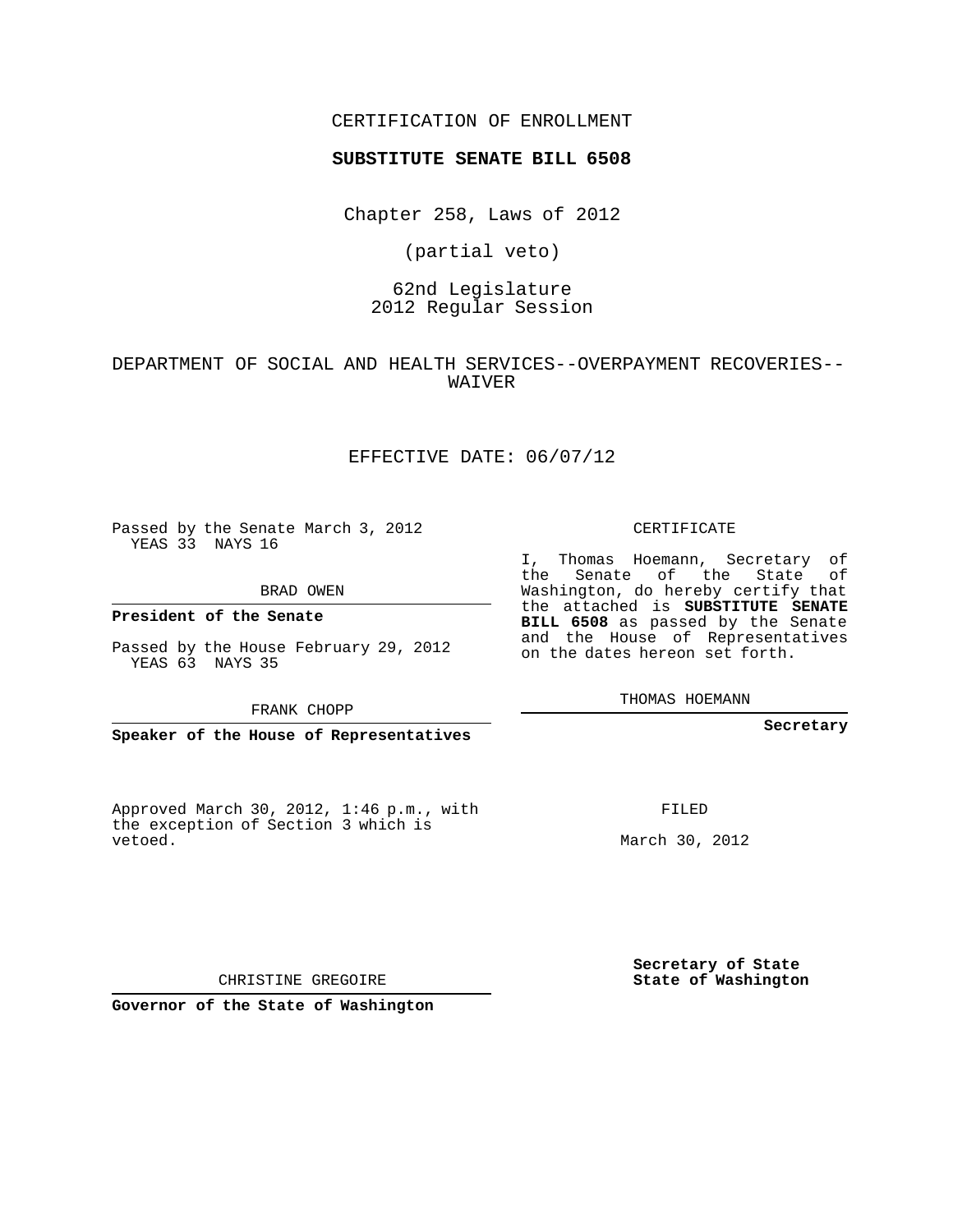# **SUBSTITUTE SENATE BILL 6508** \_\_\_\_\_\_\_\_\_\_\_\_\_\_\_\_\_\_\_\_\_\_\_\_\_\_\_\_\_\_\_\_\_\_\_\_\_\_\_\_\_\_\_\_\_

\_\_\_\_\_\_\_\_\_\_\_\_\_\_\_\_\_\_\_\_\_\_\_\_\_\_\_\_\_\_\_\_\_\_\_\_\_\_\_\_\_\_\_\_\_

AS AMENDED BY THE HOUSE

Passed Legislature - 2012 Regular Session

**State of Washington 62nd Legislature 2012 Regular Session**

**By** Senate Human Services & Corrections (originally sponsored by Senator Pridemore)

READ FIRST TIME 02/03/12.

 AN ACT Relating to department of social and health services waivers of overpayment recoveries; amending RCW 43.20B.030; and creating new sections.

BE IT ENACTED BY THE LEGISLATURE OF THE STATE OF WASHINGTON:

 **Sec. 1.** RCW 43.20B.030 and 2005 c 292 s 5 are each amended to read as follows:

 (1) Except as otherwise provided by law, including subsection (2) of this section, there will be no collection of overpayments and other debts due the department after the expiration of six years from the date of notice of such overpayment or other debt unless the department has commenced recovery action in a court of law or unless an administrative remedy authorized by statute is in place. However, any amount due in a case thus extended shall cease to be a debt due the department at the expiration of ten years from the date of the notice of the overpayment or other debt unless a court-ordered remedy would be in effect for a longer period.

 (2) There will be no collection of debts due the department after the expiration of twenty years from the date a lien is recorded pursuant to RCW 43.20B.080.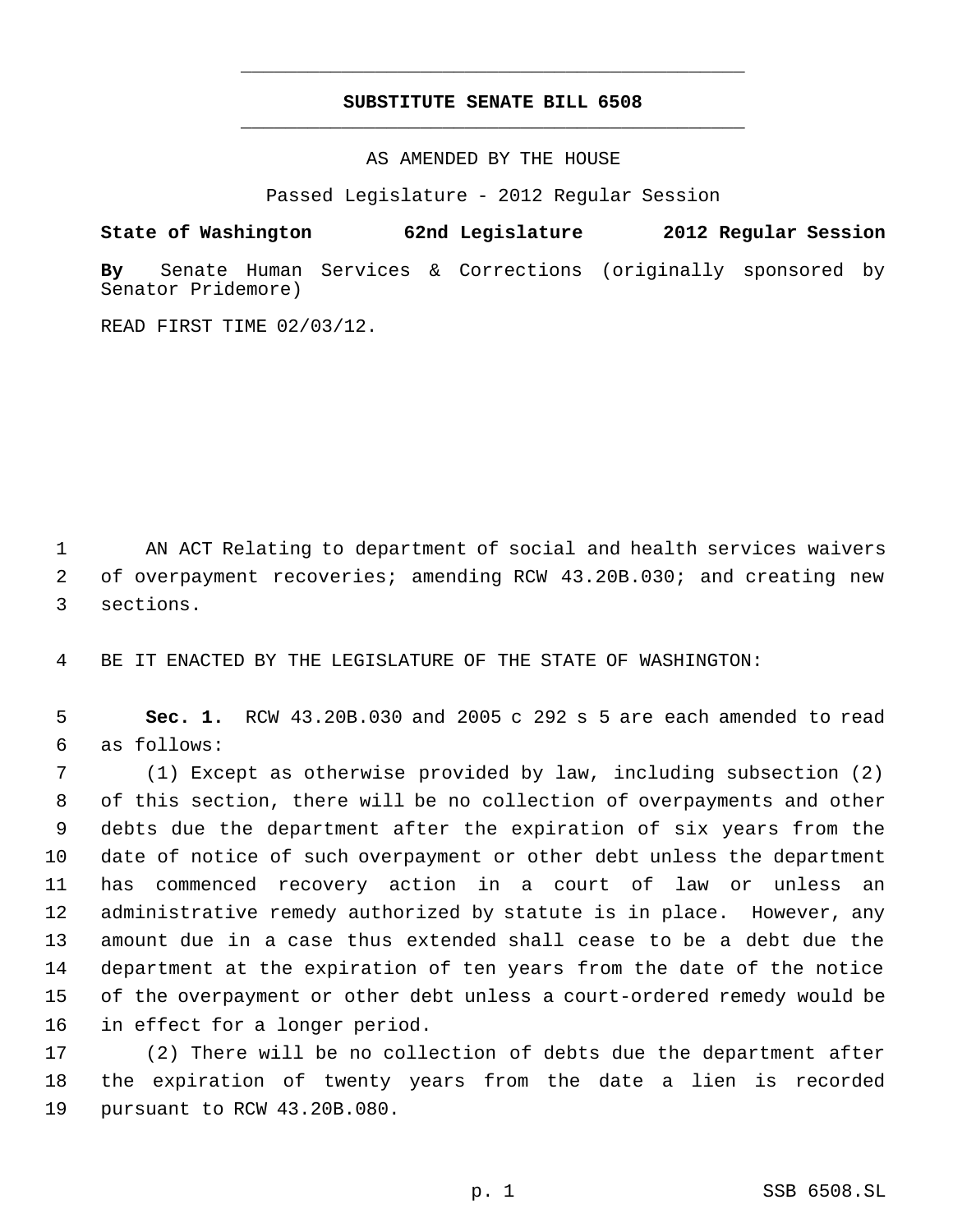(3) The department, at any time, may accept offers of compromise of disputed claims or may grant partial or total write-off of any debt due the department if it is no longer cost-effective to pursue. The department shall adopt rules establishing the considerations to be made in the granting or denial of a partial or total write-off of debts.

 (4) Notwithstanding the requirements of RCW 43.20B.630, 43.20B.635, 43.20B.640, and 43.20B.645, the department may waive all efforts to collect overpayments from a client when the department determines that the elements of equitable estoppel as set forth in WAC 388-02-0495, as it existed on January 1, 2012, are met.

 NEW SECTION. **Sec. 2.** If any part of this act is found to be in conflict with federal requirements that are a prescribed condition to the allocation of federal funds to the state, the conflicting part of this act is inoperative solely to the extent of the conflict and with respect to the agencies directly affected, and this finding does not affect the operation of the remainder of this act in its application to the agencies concerned. Rules adopted under this act must meet federal requirements that are a necessary condition to the receipt of federal funds by the state.

 *\*NEW SECTION. Sec. 3. No later than October 1, 2013, the office of fraud and accountability within the department of social and health services, along with the state auditor's office and the department of early learning, shall collaborate in an effort to identify, review, and provide the legislature with recommendations for integrated monitoring and detection systems to prevent overpayments of public assistance from*

 *occurring. \*Sec. 3 was vetoed. See message at end of chapter.* Passed by the Senate March 3, 2012. Passed by the House February 29, 2012. Approved by the Governor March 30, 2012, with the exception of certain items that were vetoed. Filed in Office of Secretary of State March 30, 2012.

Note: Governor's explanation of partial veto is as follows: "I am returning herewith, without my approval as to Section 3, Substitute Senate Bill 6508 entitled:

"AN ACT Relating to department of social and health services waivers of overpayment recoveries."

Section 3 requires the Office of Fraud and Accountability within the Department of Social and Health Services to collaborate with the Auditor's Office and the Department of Early Learning to identify, review, and provide the Legislature with recommendations for

SSB 6508.SL p. 2